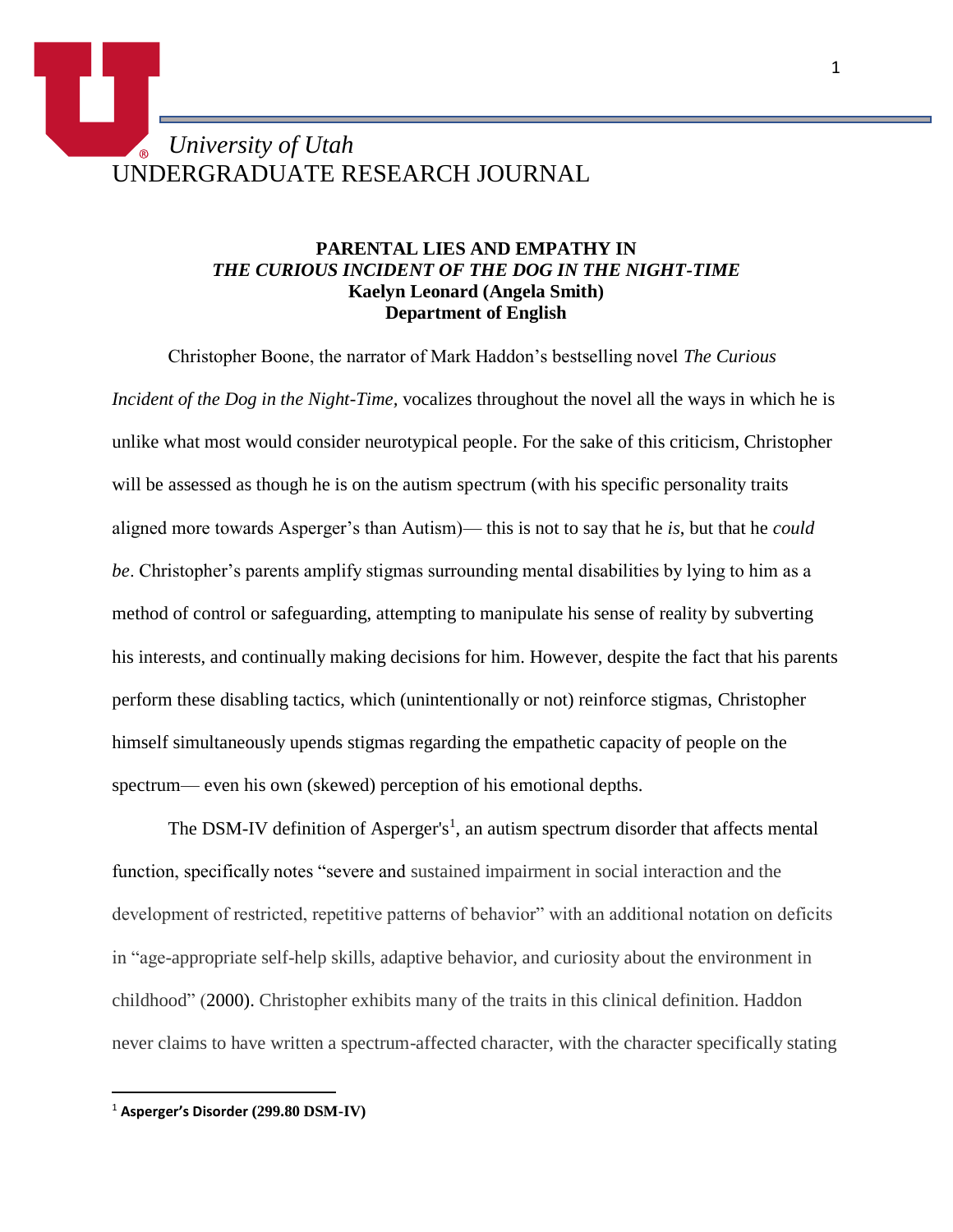that he is "a mathematician with some behavioural difficulties" rather than a high-functioning disabled person. Furthermore, Haddon himself has spoken on the subject: "Labels say nothing about a person. They say only how the rest of us categorise that person." With this background information in mind, readers can still draw their own conclusions about why Haddon may have written a book with a central character that echoes so many elements of the DSM-IV definition of autism.

Haddon's insistence that *The Curious Incident of the Dog in the Night-Time* is not a "textbook for autism" is easily disputed by his own character's thoughts: "All the facts that you take for granted can be completely wrong" (Haddon, 100). Christopher notes throughout his narrative that he isn't particularly competent at social interactions. He notes that he "finds people confusing" (16) and that he uses a chart his school teacher drew him to read people's faces "when I didn't understand what someone was saying" (4). In contrast, the adults around Christopher are portrayed to be competent in most interpersonal interactions or situations, such as Siobhan's (Christopher's school teacher) drawing him the chart, or his father's frequently correcting his behaviors or explaining his version of societal expectations. His father often tries to invalidate Christopher's distress, particularly in times when he has done something to cause that distress. One such example is when he tells Christopher to leave the murder alone, because "it's a bloody dog, Christopher," even when his son responds that he thinks "dogs are important, too" (20). The murder of the dog, as the title would suggest, is a major plot point throughout the novel; however, it is also the main window into Christopher's understanding of affection and empathy. Christopher explicitly expresses his feelings for the dog here, as well as in the immediate introduction of the novel in which explains why he chose to write a book about a dog: "I cared about dogs because they were faithful and honest, and some dogs were cleverer and more interesting than some people" (7).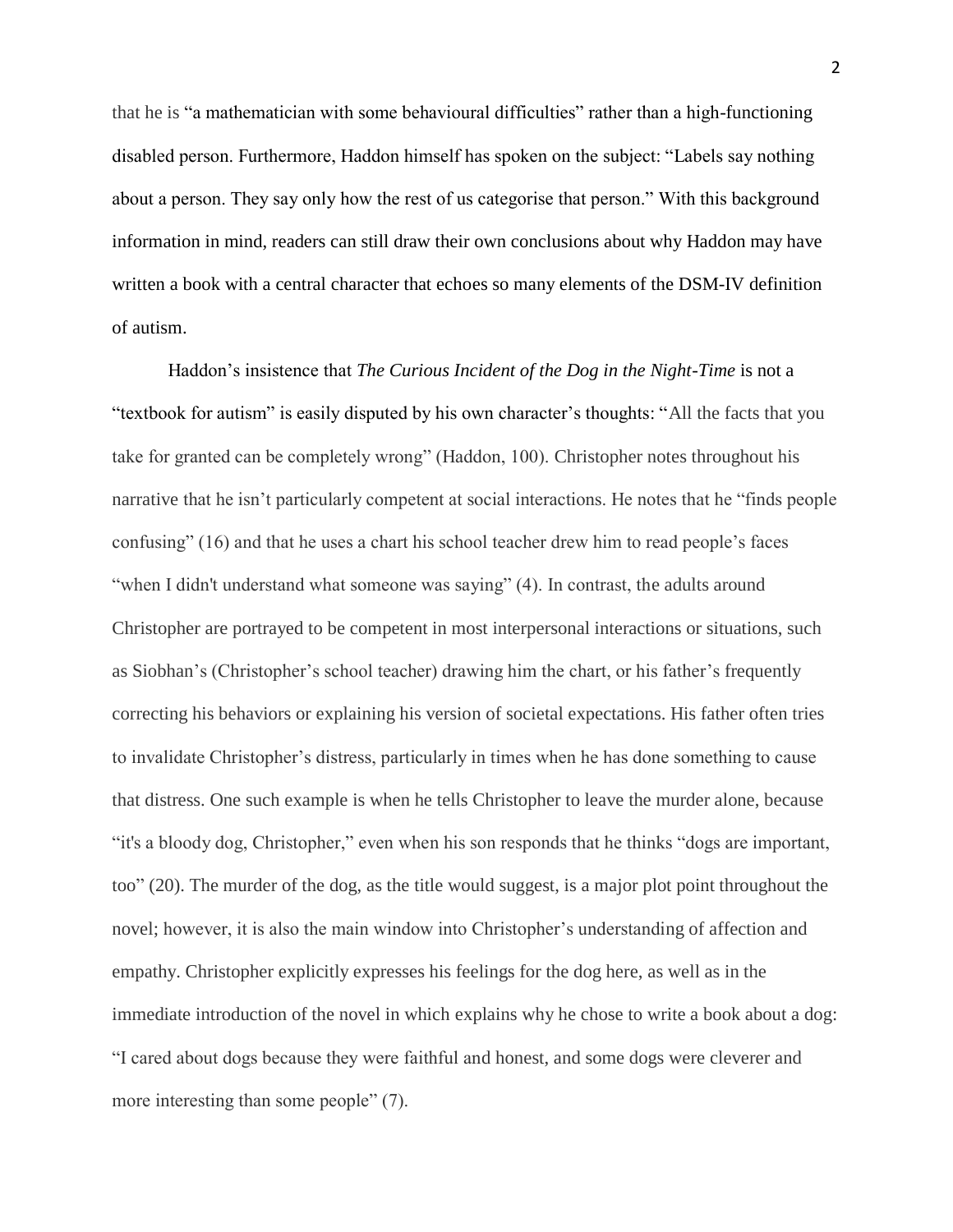His father doesn't make the connection that Christopher is truly upset by the death of the dog due to the fact that he himself murdered the dog. Gail Heyman, a psychologist who focuses on social cognition in children and adults, studied the effect of parental lies on children. The behavior pattern Christopher's father exhibits show how "a person may be able to protect another person's feelings, gracefully disengage from an unpleasant interaction, or persuade others to do things they would not otherwise do" (Heyman) through reacting negatively or lying in order to maintain control over the situation, and over another person. One such instance occurs after Christopher's father discovers that he is writing a book, and shouts at him after reading it:

> "And Father said, "I love you very much, Christopher. Don't ever forget that. And I know I lose my rag occasionally. I know I get angry. I know I shout. And I know I shouldn't. But I only do it because I worry about you, because I don't want to see you getting into trouble, because I don't want you to get hurt. Do you understand?"

I didn't know whether I understood. So I said, "I don't know." (66)

Christopher's father is disabling him by making an ongoing assumption that the logic behind his actions is in some manner superior to Christopher's interpretation of the actions themselves. His father's assertion of control through fear is damaging for Christopher's ability to process his own emotional response.

Christopher's experiences and uncertainty can be better understood when compared to statements made by an individual named Tracy Thresher, who spoke at AutCom during a roundtable discussion on empathy in people on autism spectrum: "I may not always show a reaction, but I am feeling, and I may seem uncaring to you, but if you were to ask me, I would type to you that I acknowledge your sadness or whatever feeling is at the core." He may not understand the feelings his father is experiencing, or he may not understand his father's reasoning behind his actions-- whatever the case, even if Christopher himself thinks that he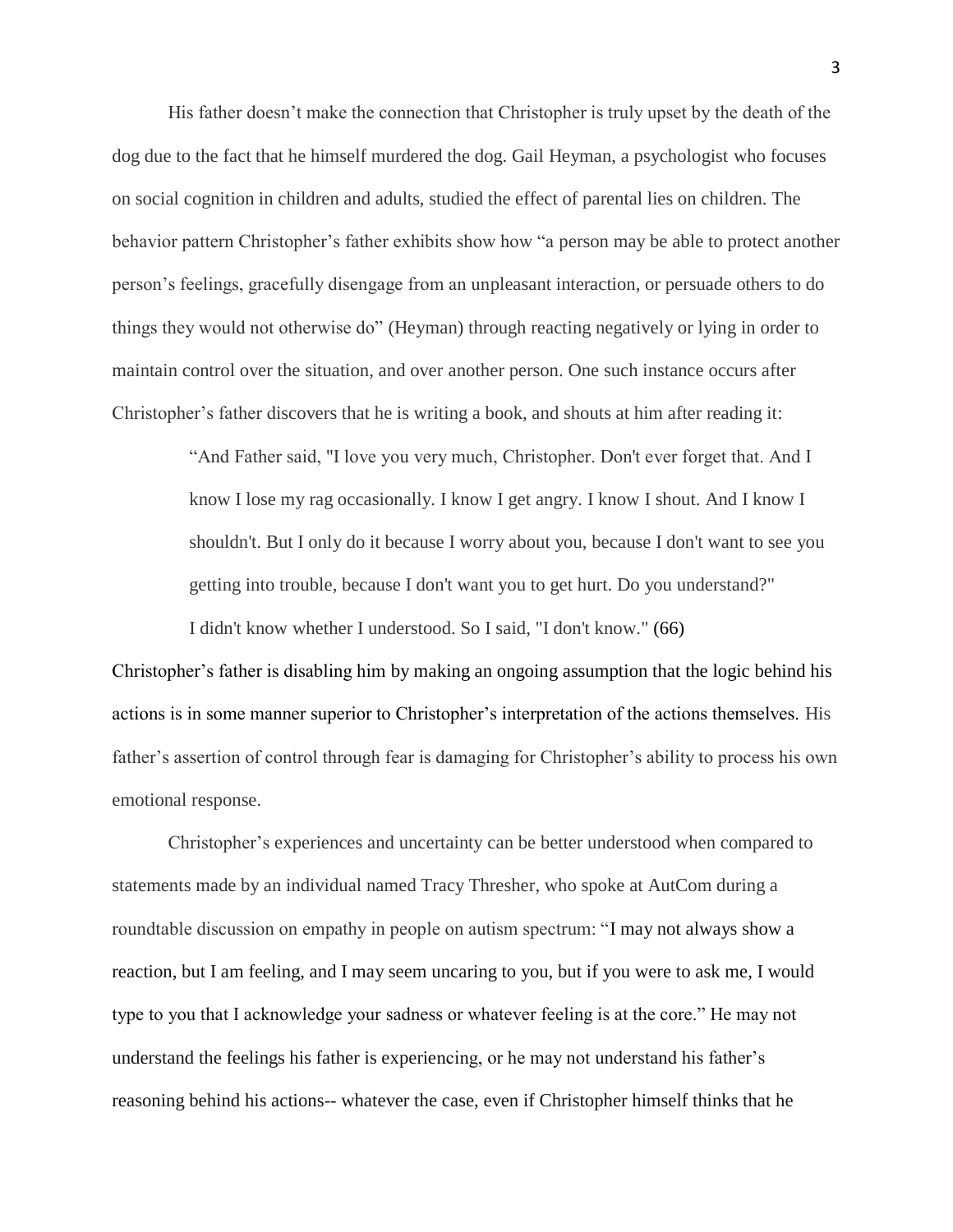doesn't understand his *father*, it does not mean that he doesn't understand the emotional spectrum. Moreover, Christopher's father doesn't understand Christopher either. His father is neurotypical, and has expectations for reactions—something that Thresher touches on in her comment—and since his son doesn't respond in the same way, he assumes that Christopher isn't feeling anything at all.

Christopher's father has a habit of putting things in what he presumes to be plain speech, to ensure he avoids metaphors that Christopher thinks "should be called a lie" (16); even if he doesn't realize he's doing it. Uta Frith, a development psychologist who pioneered research on Asperger's Syndrome in the UK, has said that research indicates autistic people do not possess "harmony between affect and intellect" (Frith). Christopher's father seems to prey on ideology such as this with his dismissal of Christopher's investigation, and the motives for it. His father's interrogation of Christopher, which occurs after his father reads Christopher's book that was left on the kitchen table, asking his son "How stupid are you?" (62) rather than discussing the reasons he is writing the book. By calling Christopher stupid, his father underscores that he likely falls into this ideological camp, as he implies that Christopher's intelligence is in some way indicated by his inability to recognize affect. Vivienne Muller, a Cultural Studies professor from Queensland University of Technology, studied disability theory in relation to this novel. Muller argues that the statement by Christopher's father is an example of how "the text destabilizes the disability/ability binary," (4) with Christopher's father having to call into question intelligence purely due to Christopher not filling a performative role to appease what his father sees as typical or appropriate emotional parameters . Throughout the novel, Christopher's parents follow patterns like this, trying to rationalize their choices when they are "portrayed as 'disabled' by emotions… or handicapped by the frustrations of raising a disabled child and the limitations of suburban life" (Muller). Amanda Baggs, another speaker at the AutCom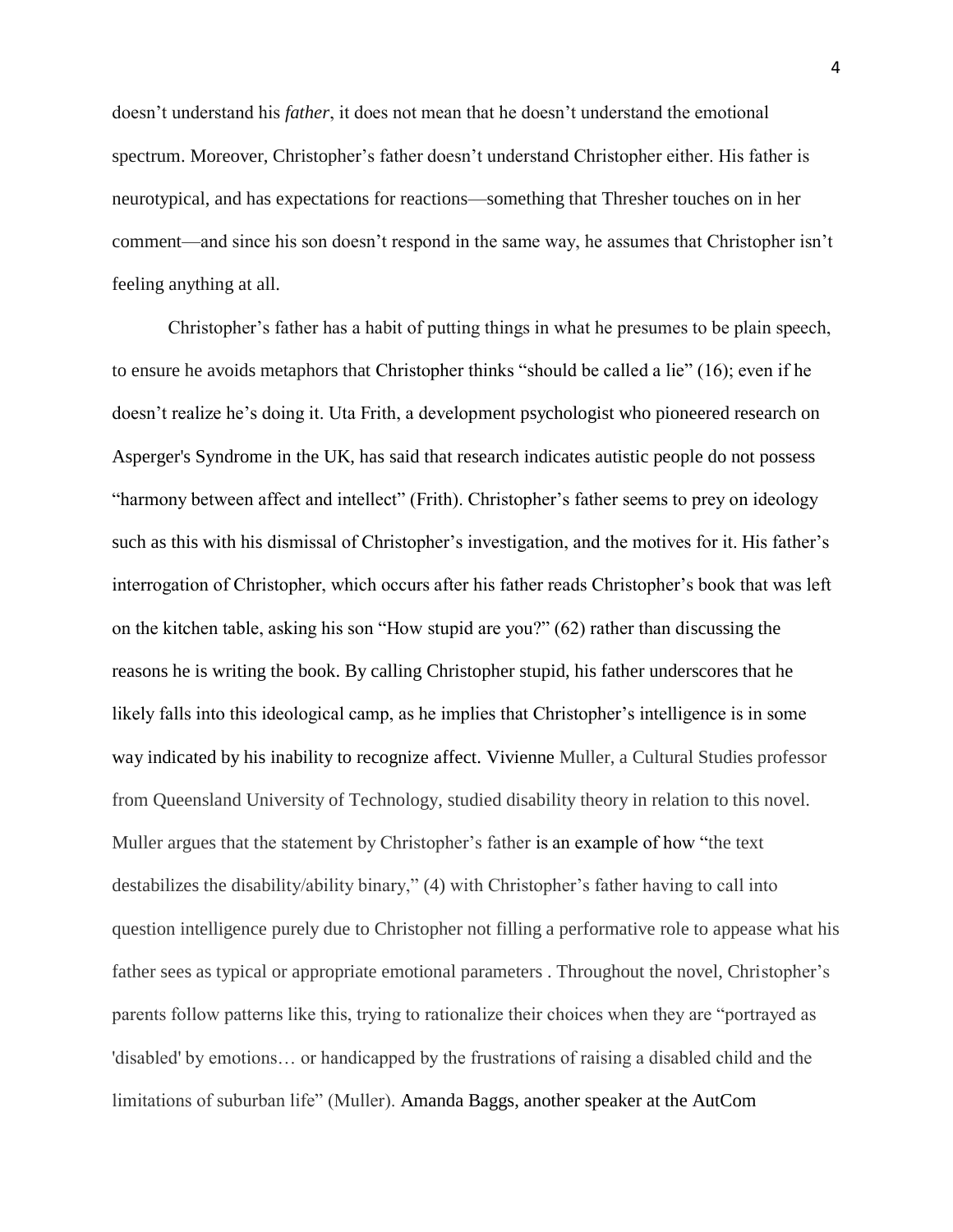roundtable discussion, would tell Christopher's father a verbatim recitation from her statements during the Self-Advocate Roundtable: "How about just understanding that it is rare for someone to be able to easily empathize with someone vastly different than they are?" Assuming that Christopher cannot comprehend the emotional range of other people is not entirely far-fetched if it is grounded in a *universal assumption* that no one can entirely put themselves in the place of another person, especially if their experiences and psyches are differing.

Although Christopher's mother is absent for a majority of the novel, Christopher's first encounter with her face-to-face in two years is one that illustrates another example of his parents as a disabling force to him.

And Mother put her arms around me and said, "Christopher, Christopher,

Christopher." And I pushed her away because she was grabbing me and I didn't like it, and I pushed really hard and I fell over. And Mr. Shears said, "What the hell is going on?" And Mother said, "I'm so sorry, Christopher. I forgot." (134)

Christopher is fifteen years old at the time he is writing the novel, meaning that his mother lived with him for thirteen years before her affair with Mr. Shears. The letters that Christopher discovered from her in his father's room were written nearly every day for the entire two-year time frame-- it seems unlikely that she would just "forget" about her son's disdain of physical contact. Although a hug may be grounding or comforting for a neurotypical person, it is unnerving for Christopher, and his mother grabbing at him and trying to keep contact is just as disabling as the moment that his father asks if he is stupid. Christopher's mother and father are insensitive to his boundaries, or Behavioral Problems as he says, which includes "not liking being touched" even though his parents used to argue about it when they were together (34). His mother's hugging him is playing with fire, as she has always known about this and other personality traits of Christopher's, rendering her apology as a person in an elevated position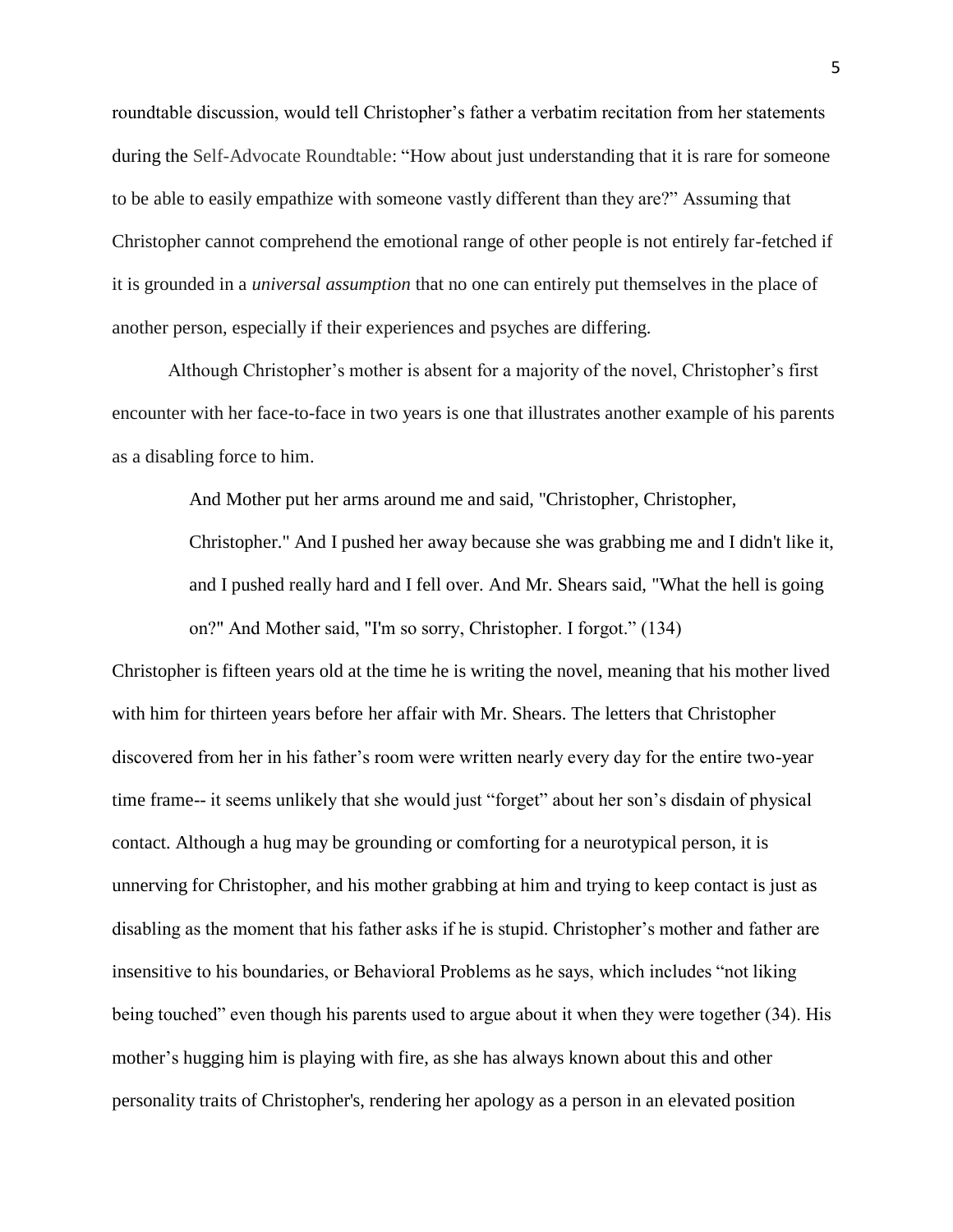nearly meaningless. In this case, her transgression is ineffective due to her power as a neurotypical person over Christopher (Zheng). Chinese researcher Xue Zheng's research on the effectiveness of transgressor apologies and forgiveness between high-power people and lowpower victims. His father takes a similar approach towards an attempted apology, telling Christopher: "It is bloody hard telling the truth all the time. Sometimes it's impossible. And I want you to know that I'm trying, I really am" (87). Christopher states that he does not tell, or like, lies— his parents' method of repairing wrongs is another form of lying to him, as they do not make genuine efforts to change their behavior patterns or understand how he sees the actions.

Christopher's altered perspective on the world around him, from his astute logical observations to his non-normative emotional responses, is emphasized by Haddon early on. For example, the novel places the reader at a disadvantage from the first page, emphasizing the difference in knowledge between reader and narrator with '2' being the first chapter number. This oddity would seem small, but it is built upon by a (then unnamed) narrator giving a very factual account of a dog who has been gruesomely murdered. The detached nature of the narrative dialogue isn't what a reader would expect:

> I decided that the dog was probably killed with the fork because I could not see any other wounds in the dog and I do not think you would stick a garden fork into a dog after it had died for some other reason, like cancer, for example, or a road accident. But I could not be certain about this. (1)

Haddon's depiction of Christopher's narration style shows, at this moment, that this isn't a traditional mystery. In fact, Christopher's uncertainty here is an impressive foreshadowing to another aspect of his character-- his love for Sherlock Holmes: "I like Sherlock Holmes and I think that if I were a proper detective he is the kind of detective I would be. He is very intelligent and he solves the mystery and he says 'The world is full of obvious things which nobody by any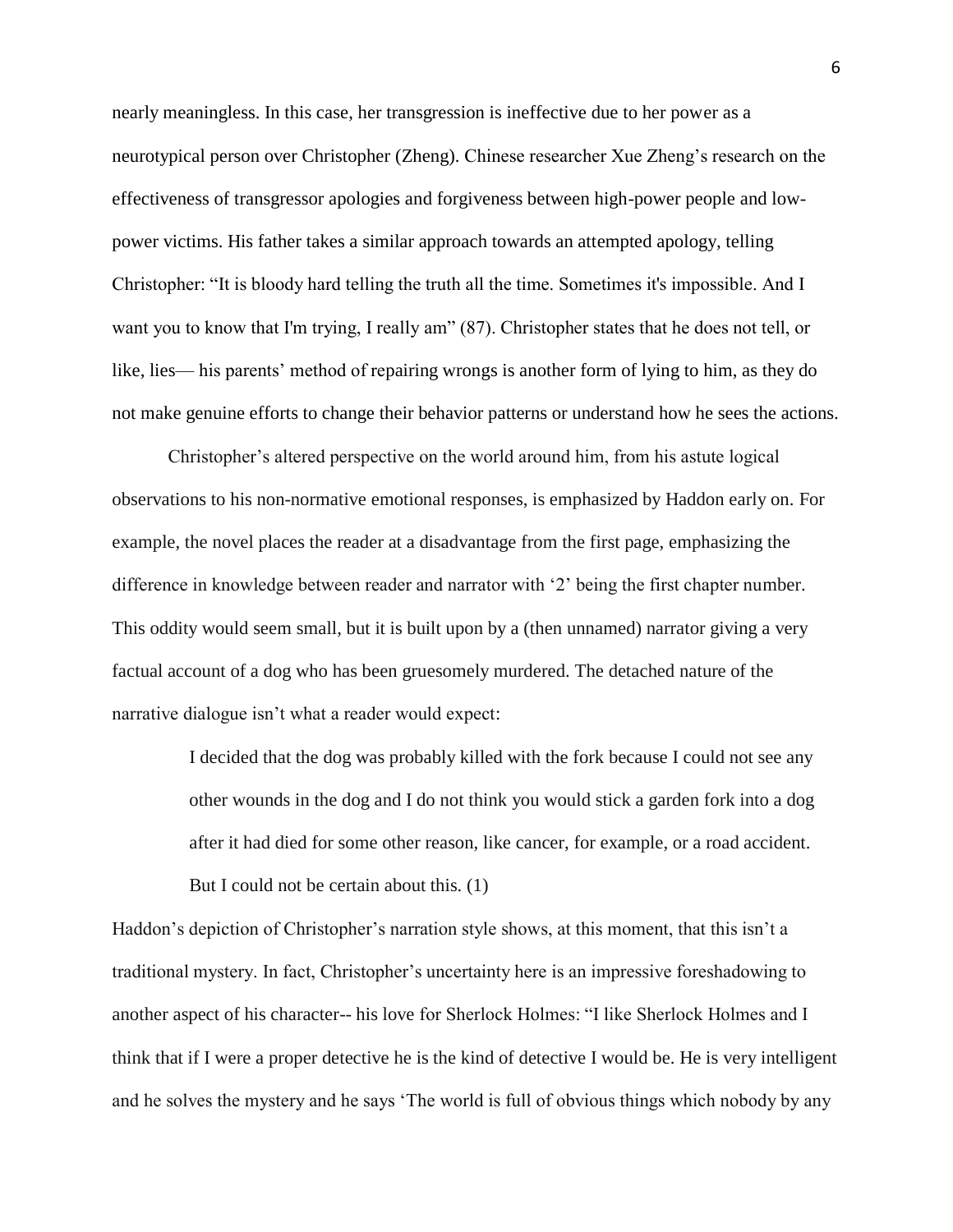chance ever observes.' But he notices them, like I do" (56). Throughout the novel, Christopher cements his observation qualities. He himself seems to think that they only encompass surface observations, such as counting objects or knowing patterns (such as with how he counts cars), but it is arguable that he has more observations about the emotions of others and even his own emotions than he realizes.

Christopher's sharp observation skills open up his world far beyond the realm of his logical expectations, as those observations include the emotional responses of the people around him. With a high intelligence level that allows him to excel in logic and math, Christopher makes his own connections from what he does understand to what he doesn't. He says that "feelings are just having a picture on the screen in your head of what is going to happen tomorrow or next year" (53), which is simply his way of categorizing things. How people connect feelings, or these pictures in their heads, in a logical way is 'emotional intelligence,' which can be defined as "a set of competencies in areas related to emotion including optimism, self-awareness, self-esteem, and self-actualization" (Montgomery). Christopher displays at least some capacity for every area described in the trait emotional intelligence categories that Montgomery identifies, even though he doesn't identify himself as emotionally or interpersonally intelligent. We live in a society where people ask what they would do in a certain situation, or what they could do to help someone. It is rare for people to delve deeper and ask "What would someone who experiences and expresses emotion quite differently from me do?", which is exactly what Phil Schwarz argues about the ability of autistic spectrum individuals to feel empathy. Although he is not on the spectrum himself, Schwarz has a child who is, and is Vice President of the Asperger's Association of New England. "Theory of mind" is a psychological belief that encompasses "ascribing various mental states to oneself or others and involves representing and responding to the state of the target individual(s)"; in addition, "the response itself can be "simply" affective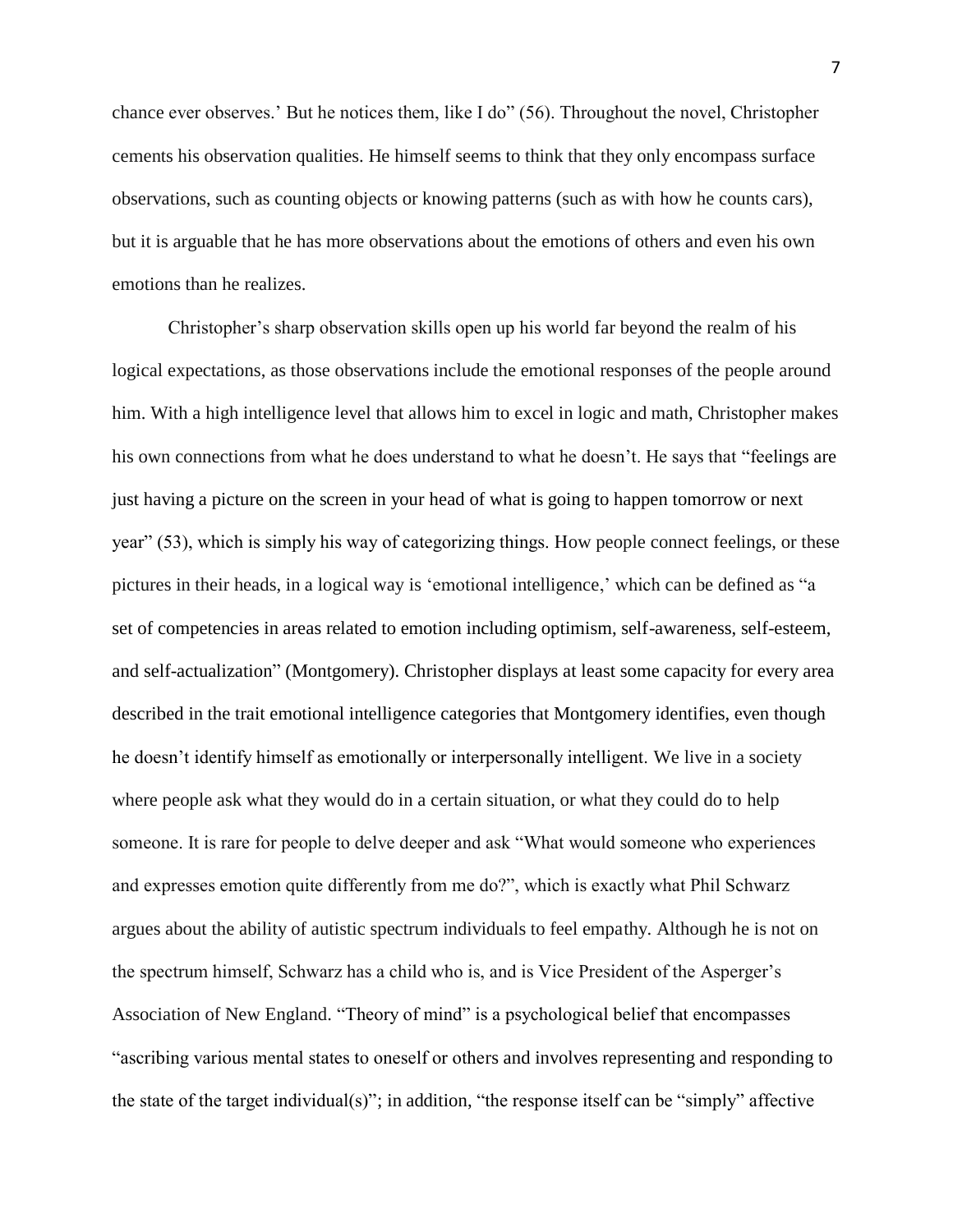(i.e., it does not require actual helping behavior)" (Krahn & Fenton). Autistic people have generally been regarded as lacking the markers for neurotypical mental functionality, which leads to conclusions of lacking theory of mind. This would imply that they have no ability to feel empathy. Schwarz is challenging those assumptions, going as far as to say: "I think most people with ASD feel emotional empathy and care about the welfare of others very deeply" (qtd. in Szalavitz). Individuals on the autism spectrum can still possess theory of mind, just in a more limited state than neurotypical individuals operate, which dispels a complete lack of empathy (Hirvelä). Rather than applying that theory to Christopher, as it assumes he has a complete lack of empathy just because he is non-neurotypical, social psychologist Mark Davis suggests that empathy is more than immediate emotional responses, as it is a multidimensional construct with both cognitive and affective aspects that make up the composition. Christopher's father embodies what Schwarz calls "Normal Joe" after he finds Christopher reading his mother's letters (coincidentally realizing she is not dead, as his father has told him) by asking Normal Joe type questions: "Then Father came back into the room again and said, "How are you feeling? Can I get you anything?" I didn't say anything. I carried on looking at my knees" (87). Here, Christopher operates in the limited state that theory of mind suggests, but Hirvelä's study data acknowledges that empathic concern can exist without actual response or vocalized understanding. Christopher is internally processing, rather than verbally responding to his father (or outwardly responding at all). A lack of verbalization does not mean that he isn't having an emotion-based response, akin to Thresher's example of being able to type out emotions rather than speak them.

The potential damage of parents who continually lie, as Christopher's father now has for two years, is staggering in terms of parent-child relationships. Though he is fifteen, Christopher is still his father's child. Heyman notes that: "Dilemmas regarding the acceptability of lying can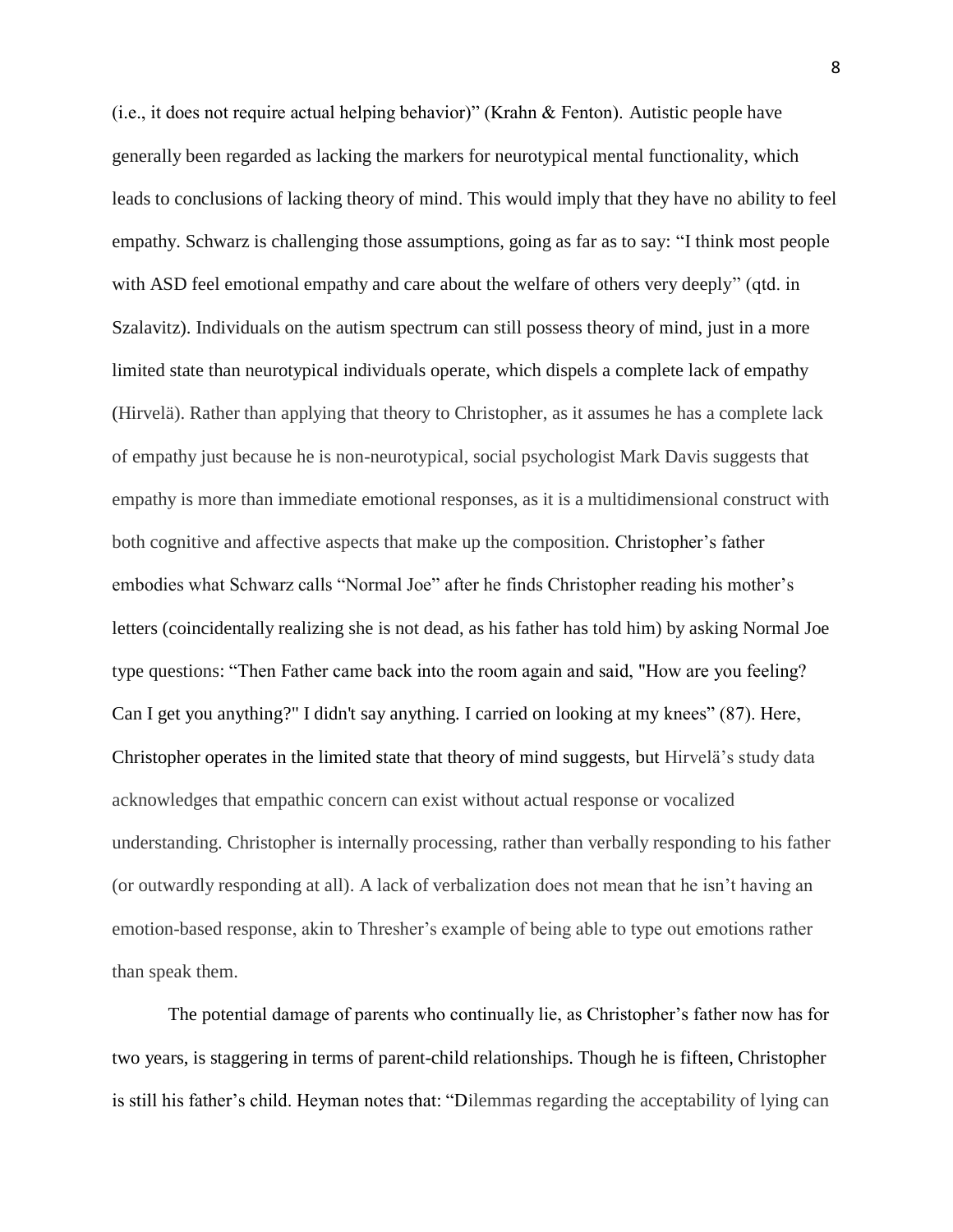take on particular moral significance when they involve parents and their children. This significance derives from a range of factors, including… the special obligations parents have to promote their children's wellbeing [sic]" (qtd. in Bok). The deeper problem with Christopher's father's continually lying to his son for two years (of lying), or perhaps even longer, is that his father is operating under the guise of power assertion as benefit. That is to say that his father is using "power assertion to elicit attention" (Gunnoe) as he screams at Christopher for writing the book (after he reads it without Christopher's consent), throwing away said book, and getting in a physical altercation with his son in order to cement that he is somehow right. His father is directly neglecting the recommendation regarding power assertion, as a parent should not "arouse undue anger or fear" and "can be cushioned… allowing the child some partial gratification or closure" in order to achieve healthy relationships (Gunnoe).

Despite Christopher's father's less-than-desirable parenting style and his (assumed) place on the spectrum, Haddon shows that Christopher is not actually lacking in empathy at all. His empathy isn't focused on human emotions, nor are his affections-- instead, they are directed at animals. Christopher's attention and affection towards animals shows that it is very likely that he has a present, positive theory of mind. The first instance we have of Christopher's ability to ascribe affective responses, as Krahn and Fenton define theory of mind as, is upon finding Mrs. Shear's dog, Wellington.

> I pulled the fork out of the dog and lifted him into my arms and hugged him. He was leaking blood from the fork holes. I like dogs. You always know what a dog is thinking. It has four moods. Happy, sad, cross and concentrating. Also, dogs are faithful and they do not tell lies because they cannot talk. (6)

Christopher exhibits an affection and attachment to the dog, dead or not, and dogs in general. He doesn't vocalize frequent affections for other people this way, particularly since he does not like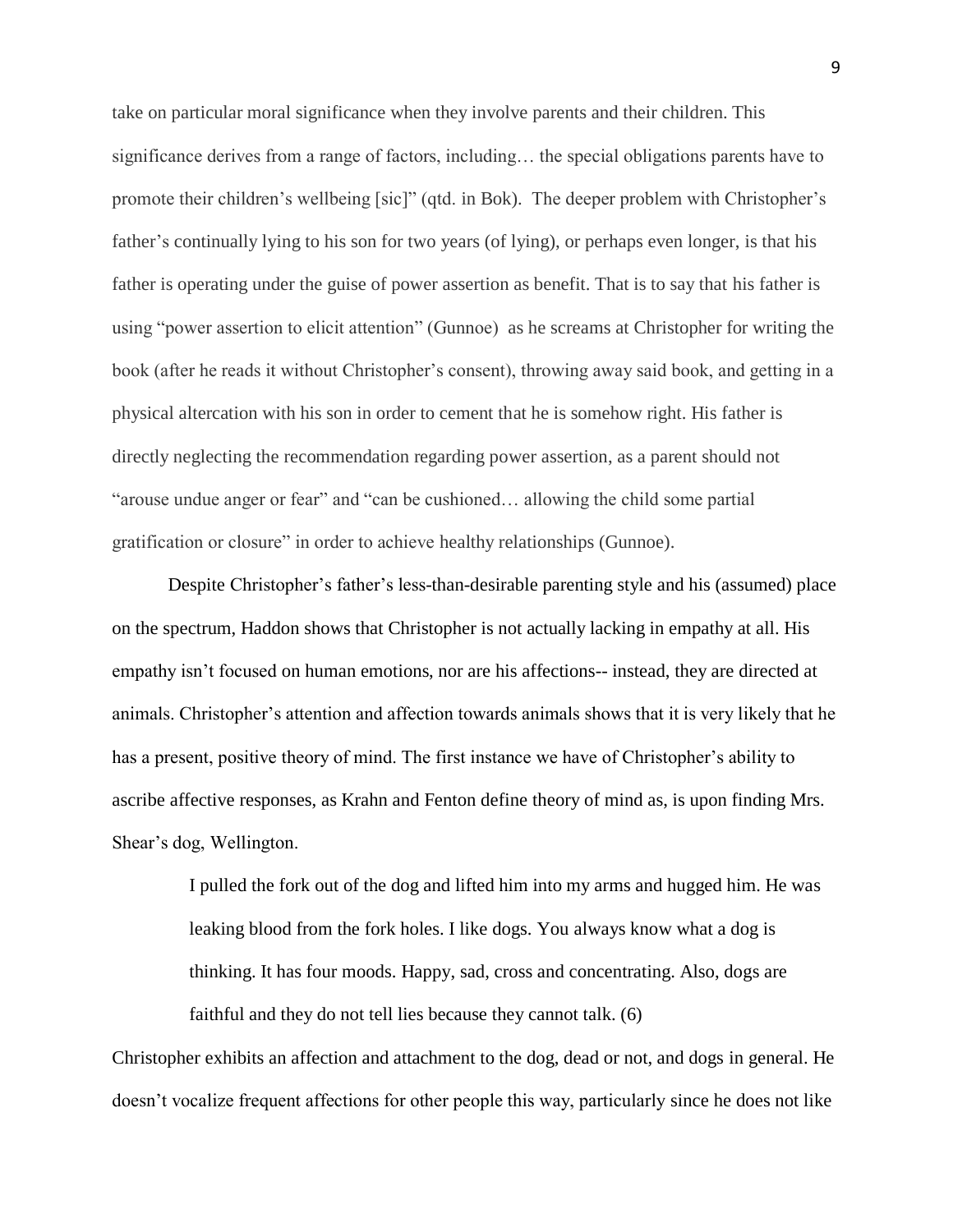physical interactions. The connection he feels to his neighbor's dog is a lead-in for his great affection for his rat, Toby. One of Christopher's greatest dreams is to be an astronaut, and while reflecting on this, he notes that: "I would like it if I could take Toby with me into space, and that might be allowed because they sometimes do take animals into space for experiments, so if I could think of a good experiment you could do with a rat that didn't hurt the rat, I could make them let me take Toby" (41). Despite not spending much time thinking about the needs of other people (as he doesn't understand them), Christopher does spend a considerable amount of time thinking about Toby and his needs, such as always carrying food pellets for him or ensuring his safety when he takes the subway to London. He even goes as far as to ignore his mother's attempts at affection in favor of Toby: "And I was lying on the ground and Mother held up her right hand and spread her fingers out in a fan so that I could touch her fingers, but then I saw that Toby had escaped out of my pockets so I had to catch him" (134). The supporting evidence would suggest that Christopher is not lacking of theory of mind, nor empathy, but simply does not understand how to relate to people (even his father) who have contrasting emotional experiences or ranges from his own.

Mark Haddon's portrayal of Christopher, whether or not he set out to do so in the conception of a character, is one that subverts ableist assumptions about emotional capabilities of individuals on the autism spectrum. *The Curious Incident of the Dog in the Night-time* critiques interpersonal interactions and expectations, offering alternatives interpretations and responses from the view point of a Christopher, a character that is not a neurotypical individual. The effects of parental lies are made clear by Christopher's actions and reactions. His parents' misunderstanding of what having a child with is not neurotypical, as well as their assumptions for what would be "best" for him, lead to undue suffering for their son. If their observations of Christopher could have been even half as sharp as Christopher's are of the world around him,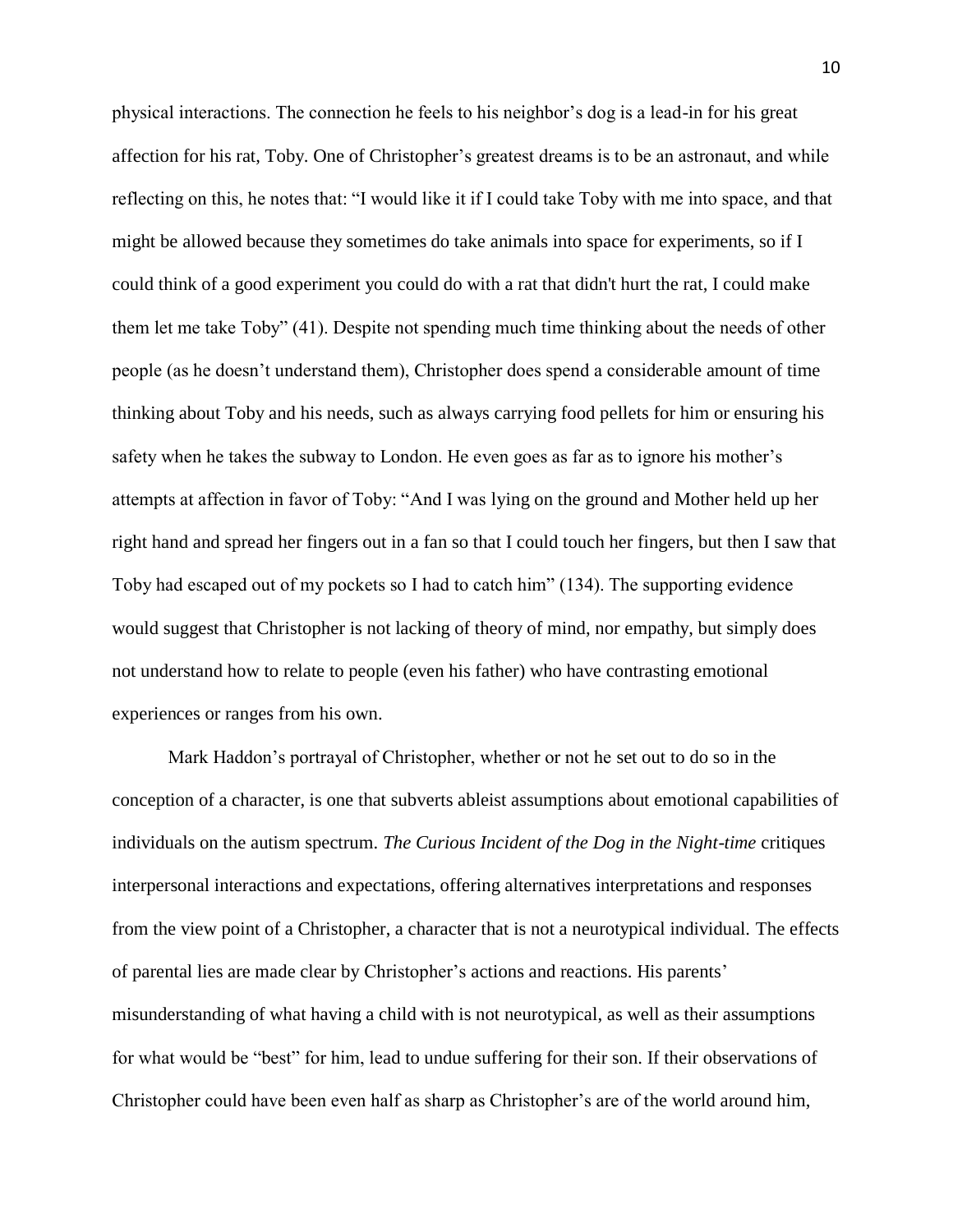perhaps his parents could have seen their son differently. Christopher's empathy and compassion for animals show that he is not lacking in emotional responses entirely, which his father could have taken notice of if he had not lied to him and subsequently manipulated information for his own situational gains. His mother lies to herself as much as she does to her own son, ignoring clear signs of distress and irregularity where they do not fit her narrative for her child. As a character that may be on the autism spectrum, Christopher shows truth through fiction, subverting expectations that are placed upon him (even his own) as he uncovers the truth behind the parental lies he's faced.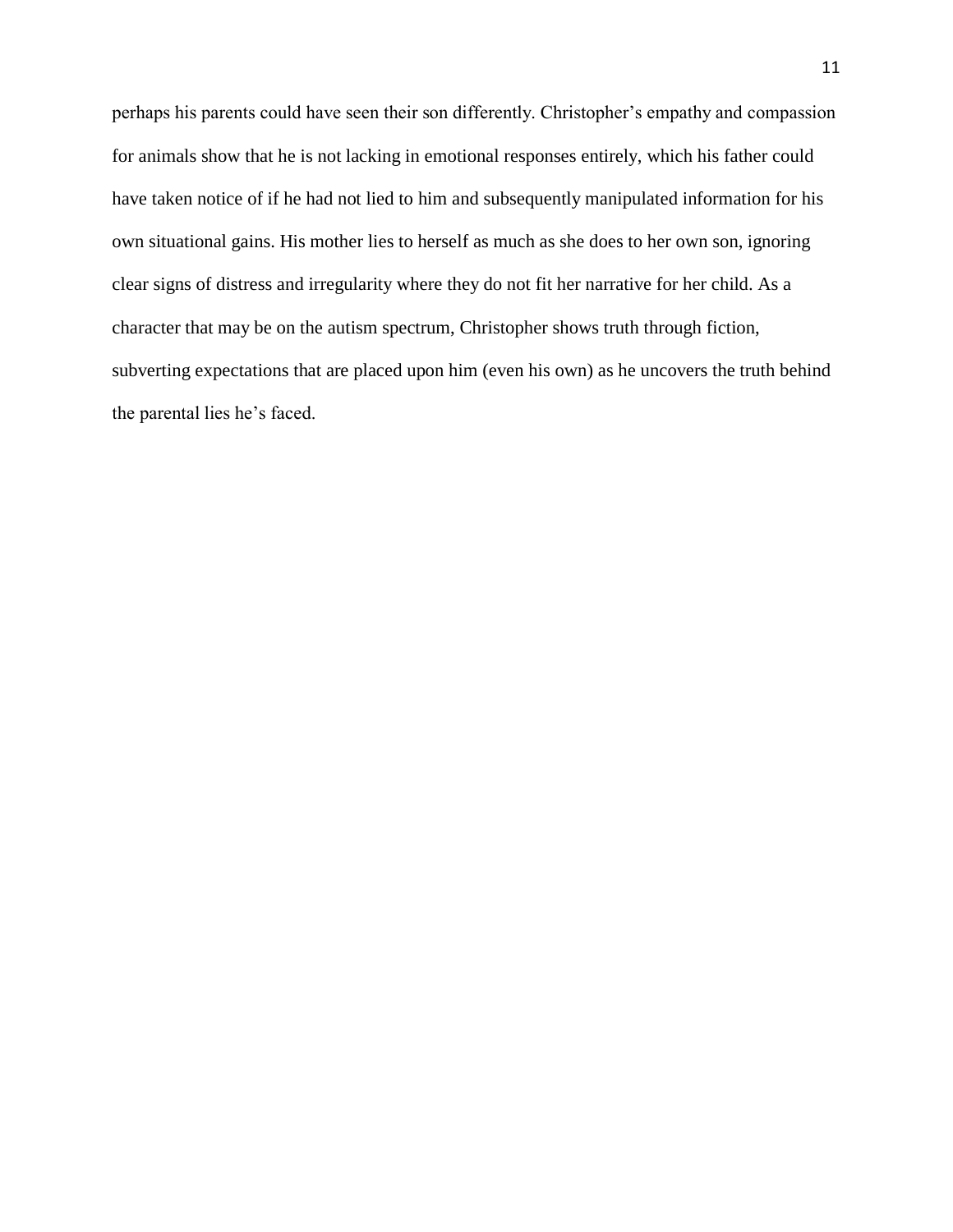## Works Cited

- Davis, M. *Empathy: A social psychological approach*. Oxford: Westview Press. 1994. Print.
- American Psychiatric Association. *Diagnostic and statistical manual of mental disorders: DSM-IV*. APA, 2000,<http://www.autism-society.org/dsm-iv-diagnostic-classifications/>
- Freißmann, S. "A Tale of Autistic Experience: Knowing, Living, Telling in Mark Haddon's The Curious Incident of the Dog in the Night-Time." *Partial Answers: Journal of Literature and the History of Ideas*, vol. 6, no. 2, 2008, pp. 395-417. Project MUSE, [doi:10.1353/pan.0.0010](http://doi.org/10.1353/pan.0.0010)
- Frith, Uta. "Autism and Asperger Syndrome." *Focus on Autism and Other Developmental Disabilities,*  vol. 7, no. 3, 1992, pp.13-15. dio:10.1177/108835769200700302
- Gunnoe, Marjorie Lindner, "Associations between Parenting Style, Physical Discipline, and Adjustment in Adolescents' Reports," *Psychological Reports,* vol. 112, no. 3, Aug. 2016, pp. 933-975. doi:10.2466/15.10.49.PR0.112.3.933-975

Haddon, Mark. *The Curious Incident of the Dog in the Night-Time*. Vintage Contemporaries, 2003. Print.

- Heyman, Gail D., et al. "Instrumental Lying by Parents in the US and China." *International Journal of Psychology*, vol. 48, no. 6, Dec. 2013, pp. 1176-1184. EBSCO*host*, doi:10.1080/00207594.2012.746463.
- Hirvelä, Shari and Klaus Helkama. "Empathy, Values, Morality and Asperger's Syndrome." *Scandinavian Journal of Psychology*, vol. 52, no. 6, Dec. 2011, pp. 560-572. EBSCOhost, doi:10.1111/j.1467-9450.2011.00913.x.
- Krahn, T. & Fenton, A. "Autism, empathy and questions of moral agency." *Journal for the Theory of Social Behavior*, vol. 39, no. 2, 2009, pp. 146–166. doi:10.1111/j.1468-5914.2009.00402.x